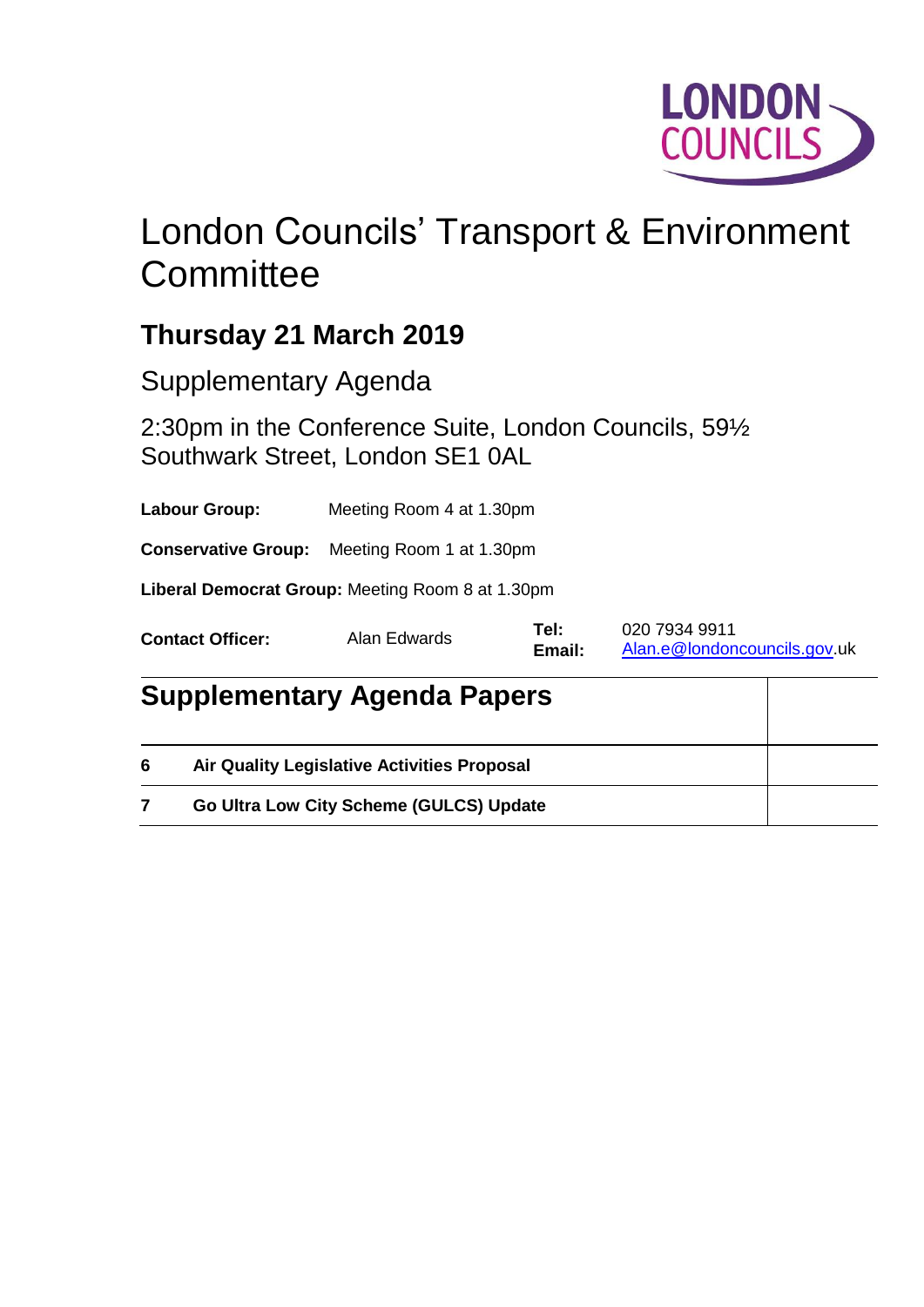

# London Councils' Transport and Environment Committee

| Proposal                | <b>Air Quality Legislative Activities</b>  |                |                                    | Item No:                                                                                                                    | 06 |
|-------------------------|--------------------------------------------|----------------|------------------------------------|-----------------------------------------------------------------------------------------------------------------------------|----|
| <b>Report by:</b>       | Katharina<br>Winbeck                       | Job<br>titles: |                                    | Head of Transport, Environment &<br>Infrastructure                                                                          |    |
| Date:                   | 21 March 2019                              |                |                                    |                                                                                                                             |    |
| <b>Contact Officer:</b> | <b>Owain Mortimer</b>                      |                |                                    |                                                                                                                             |    |
| Telephone:              | 020 7934 9832                              | Email:         | k                                  | Owain.mortimer@londoncouncils.gov.u                                                                                         |    |
| <b>Summary:</b>         | <b>Environment Bill.</b>                   |                |                                    | This report provides an update on London Councils' proposals<br>and engagement plans for air quality policy in the upcoming |    |
| <b>Recommendations:</b> | The Committee is asked to:<br>legislation. |                | 1. Note and comment on the report; | 2. Agree the approach to influencing new clean air                                                                          |    |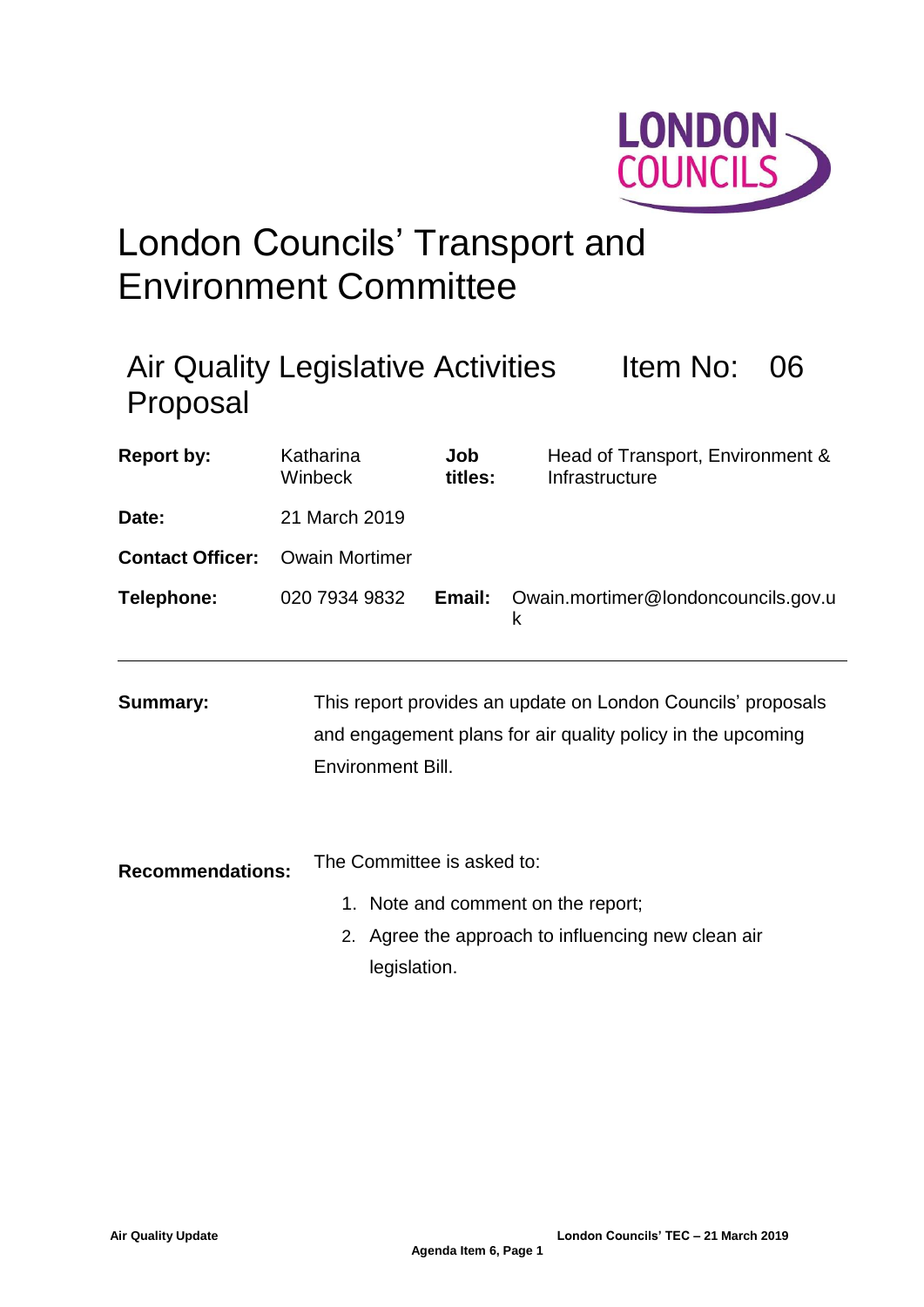## **Overview**

- 1. London Councils has been working on developing new clean air legislation proposals with the boroughs since last year. In June 2018 London Councils' Transport & Environment Committee (LCTEC) agreed to support a new Clean Air Act with several proposals. The government has confirmed its intention not to introduce a new Clean Air Act but a new broad Environment Bill, of which air quality will be a part. This will be the first major environmental legislation since 1995.
- 2. A paper was taken to TEC Executive in February 2019 updating members on London Councils' work on developing air quality legislation proposals and attained the approval:
	- to support the further development of the City of London Corporation's Emissions Reduction Bill and plans for central government lobbying on new air quality legislation;
	- of the draft response to the Environment, Food and Rural Affairs (Efra) Select Committee inquiry into the Environment (Principles & Governance) Bill.
- 3. London Councils officers have continued to work with borough and Greater London Authority (GLA) officers to develop a London consensus with a view to influencing government policy.
- 4. All the proposals taken forward by London Councils will sit alongside the request for improved resourcing.

## **Environment Bill**

- 5. The Bill is to be introduced in the Queen's Speech in the 2nd Session of the current Parliament, expected to happen around late June.
- 6. The Clean Air Strategy and information from Defra have indicated that the following themes are being considered for inclusion in the Bill:
	- Targets or limits for PM2.5
	- Update and reform of the Clean Air Act, especially with respect to solid fuel burning.
	- Reform of structures, duties and schemes of delegation with respect to air quality for all tiers of Government
- 7. Defra officials have made it clear how difficult it is securing new powers through primary legislation. They have indicated an appetite to use secondary legislation for priorities like Non-Road Mobile Machinery (NRMM), but there is no guarantee this will happen. As a result, influencing the Parliamentary stage of the Government's bill will be crucial if new powers are to be secured.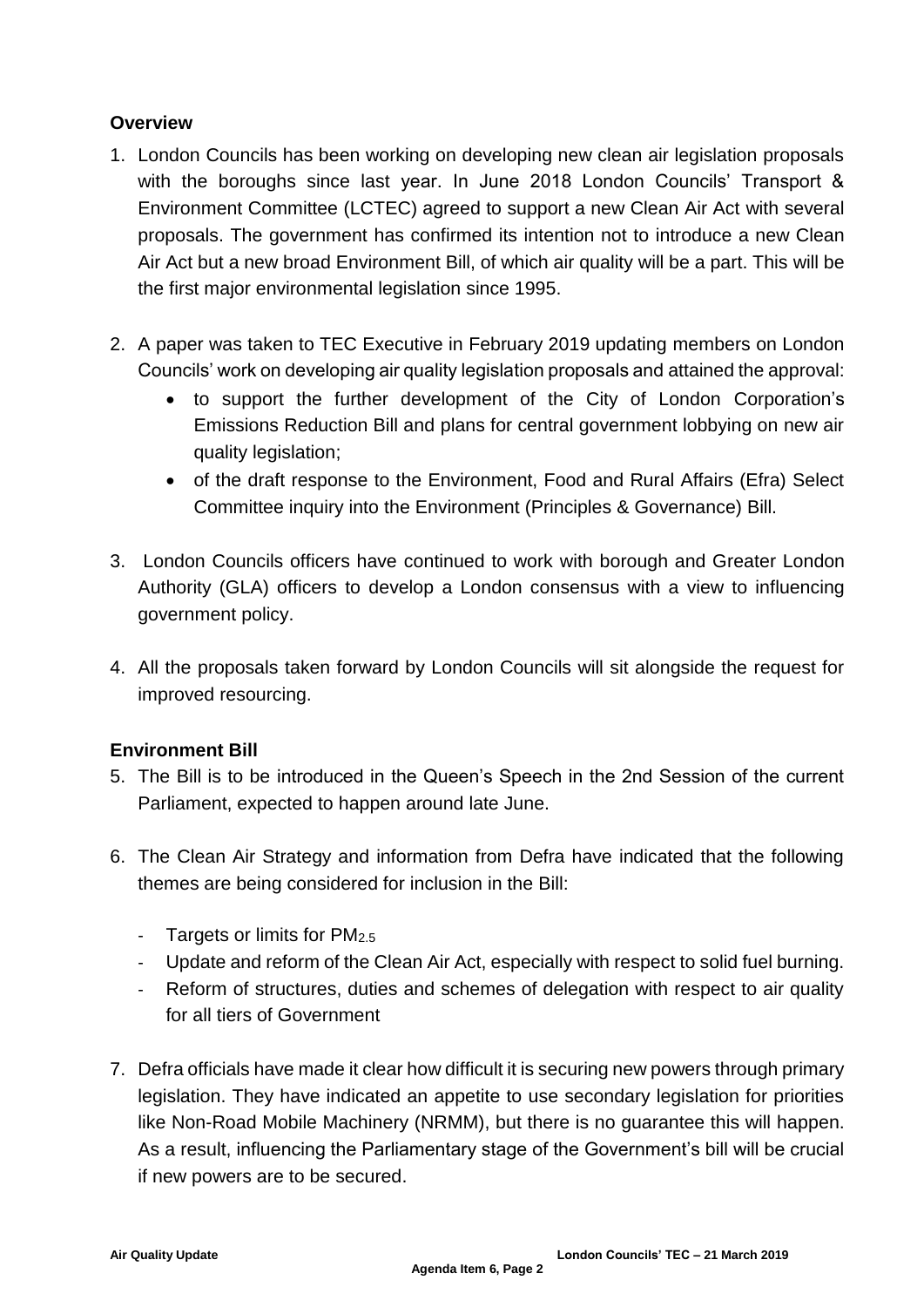- 8. Previous and ongoing engagement with the GLA shows there is broad consensus on many of the key issues for improving air quality in London.:
	- Adoption of the WHO standard for PM2.5 (either as a legal limit, or a trigger for action);
	- Stronger powers to control emissions from wood burning, including the ability to set standards for new appliances;
	- Specific powers to control Non-Road Mobile Machinery;
	- Improved control of combined heat and power (CHP) systems and static generators;
	- Powerful oversight arrangements, e.g. through a properly constituted Office for Environmental Protection;
	- Increased penalties for idling offences
	- Greater control over gas boiler emissions.
- 9. Principles still under discussion relate to increasing the role of environmental permitting in providing more control for boroughs over fixed sources of emissions and looking at the practicality of London-wide non-road mobile machinery (NRMM) powers to be devolved to the Mayor. This could see the Mayor designating and enforcing NRMM emission limits across London (which already happens to some extent through the London Plan). This has broad support from officers, if there are some meaningful discussions between the Mayor and London local authorities as to what the most appropriate limits and enforcement regimes would look like.

## **Lobbying and engagement**

## Mayor of London

- 10.The Mayor of London convened a Clean Air Summit in February, attended by the Secretary of State for Environment, Food and Rural Affairs. The Chair represented TEC. At the summit city representatives agreed key priorities for new clean air legislation, including tighter legal standards, new oversight arrangements and additional powers for the regional and local authorities. This is attached as Appendix 1.
- 11.The GLA is keen for London Councils to adopt a position consistent with that adopted by other UK cities at the summit as far as possible to maximise influence over government.

## City of London Corporation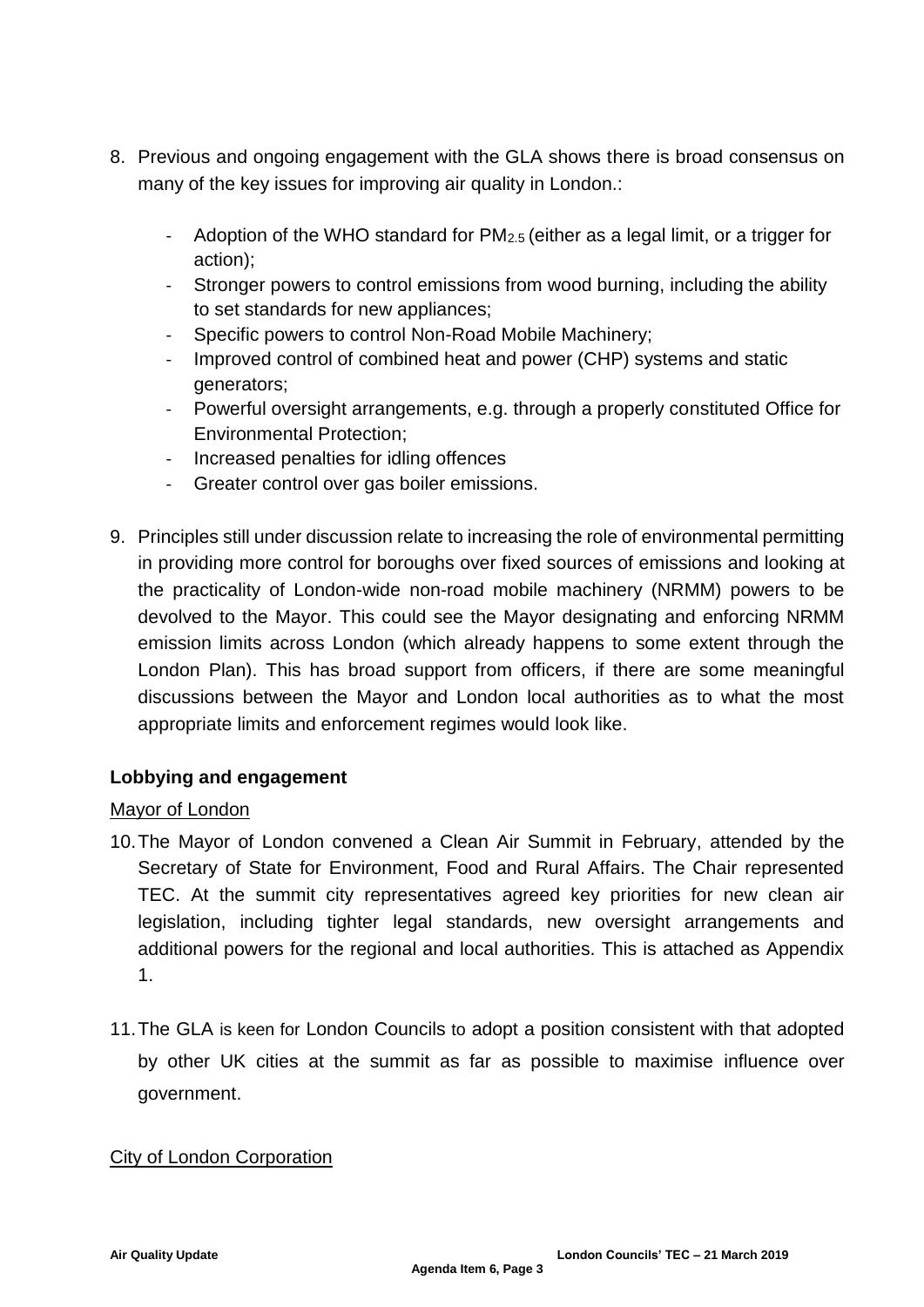- 12.London Councils has previously agreed to support in principle the City of London Corporation's proposed private member's Bill for reducing emissions from nontransport sources. The Bill includes London focused proposals, which would provide new adoptive powers for London local authorities to control emissions from combustion plants. It would do this by closing the regulatory gap between the current Ecodesign and Medium Combustion Plant Directives to tackle emissions from plants in the 500kW to 1MW thermal input range.
- 13.The proposed contents of the Bill include:
	- Adoptive powers for London local authorities to set emission limits for a range of combustion plants (generators, boilers, combined heat and power [CHP] plants and non-road mobile machinery [NRMM]);
	- Increasing the Fixed Penalty Notice (FPN) fine for idling vehicle engines to £100.
- 14.This would be done through the designation of a new, area-based zone, focused on improving air quality - an Air Quality Improvement Area - which could be triggered if levels of air pollution are higher than World Health Organisation Air Quality Guidelines. Emission limits for Oxides of Nitrogen (NOx) and small particles (PM<sup>10</sup>) for different combustion plants would be set by the Secretary of State for Defra. Please see the full draft Bill attached as Appendix 2.
- 15.This Bill does not cover emissions from the River, it does not alter the national legal limit value for total emission of pollutants nor does it provide the powers to set energy efficiency standards for buildings. If London Councils wants to make these provisions, it will need to undertake specific lobbying on these.
- 16.London Councils officers are of the opinion that supporting the City of London Bill in parallel with more specific lobbying of the Environment Bill with GLA colleagues will increase the chances of getting some of the asks into government's proposals.
- 17.The strategy of introducing the Emissions Reduction Bill is to raise awareness of the specific issues faced by local authorities who do not currently have the appropriate powers to control emissions from various combustion plants, which can be a significant contributor to local air pollution levels.
- 18.Whilst the aim of promoting the Bill is its ultimate enactment, it needs to be recognised that private members' Bills struggle to achieve parliamentary time for debate in the Commons. Securing their parliamentary stages in the Lords can however have the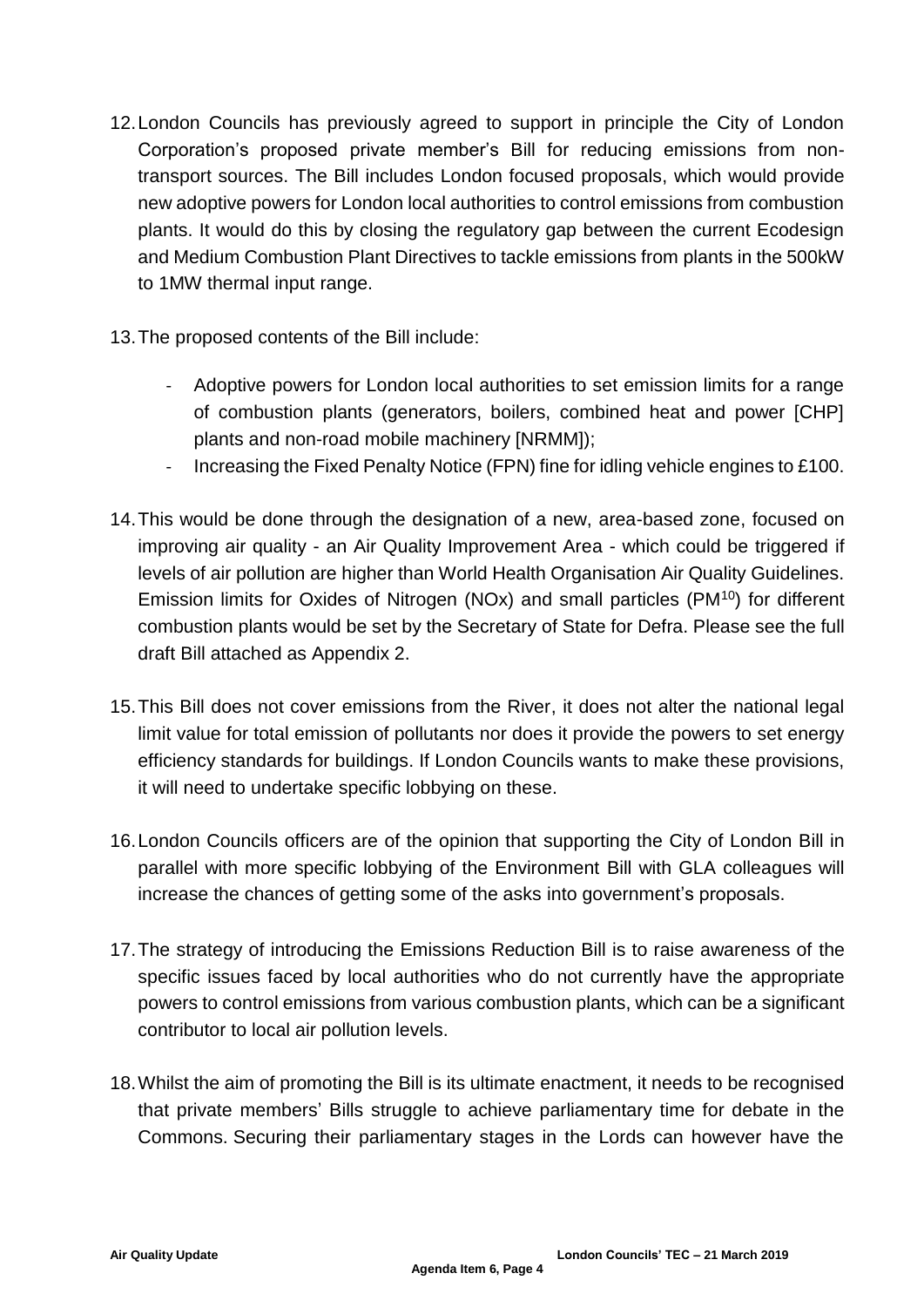effect of informing the shape of government legislation and providing a springboard for lobbying on subsequent government bills on the subjects of concern.

- 19.The opportunity to undertake further lobbying in this case is provided through the Environment Bill, which the government has undertaken to introduce in the next parliament. Apart from seeking to influence the shape of the government Bill, this private members' Bill's provisions could be used as a basis for subsequent amendments put forward by London Councils and other interested parties.
- 20.This Bill is part of London Councils wider campaign to influence the Environment Bill and its contents. We will work with key stakeholders, such as the GLA, to call for new powers and resources in an integrated and effective way.
- 21.London Councils therefore plans to:
	- a) Support the passage of the City of London Bill in both houses
	- b) Work with the Mayor of London to utilise the parliamentary process to influence the content of the Environment Bill to ensure that it reflects the needs of London.

**Recommendations:** The Committee is asked to:

- 1. Note and comment on the report;
- 2. Agree the approach to influencing new clean air legislation.

## **Financial implications for London Councils**

None arising from this report

## **Legal implications for London Councils**

None arising from this report

## **Equalities implications for London Councils**

None arising from this report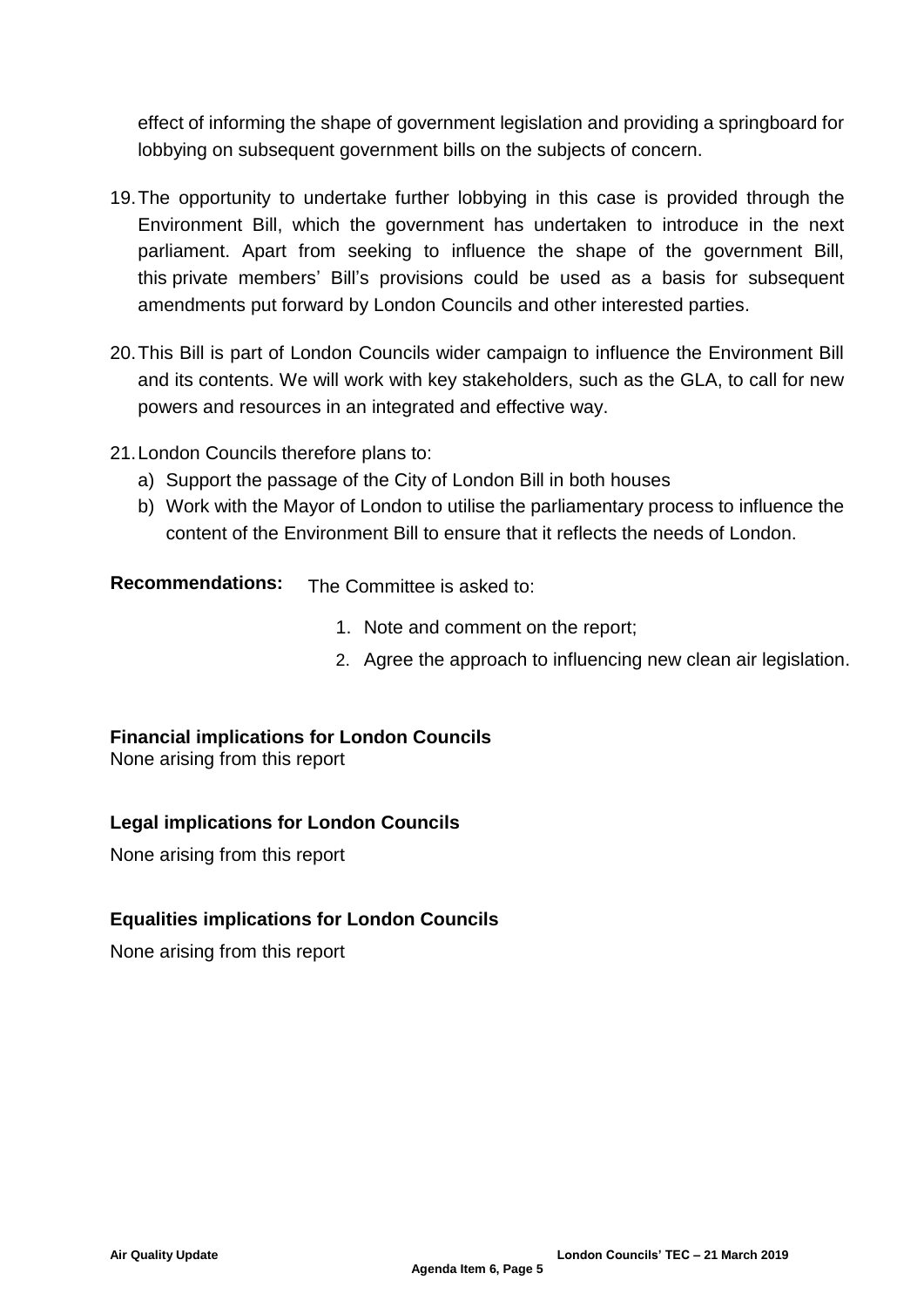## **Appendix 1 – Agreed position of city leaders as agreed at the clean air summit in February 2019 in London**

As city leaders we are committed to playing our part in seizing the once in a generation opportunity presented by the Environment Bill to put in place world leading legislation for clean air. The legislation must prioritise action to reduce road transport emissions, including through a national vehicle renewal scheme supported by vehicle manufacturers, provide appropriately resourced new powers to tackle other sources of pollution and create a framework to support partnerships between local, regional and national government and business.

It is vital that local action is adequately funded and supported by activity across government, including by its agencies such as Highways England and Network Rail, if air pollution is to be improved. This includes supporting the Government's Environment Bill proposed legislation, which must:

- **Adopt World Health Organization recommended air pollution limits** as legally binding targets to be achieved by 2030 to guarantee the highest health standards that are supported by improved monitoring that assesses air quality and the powers to enforce.
- **Create an independent watchdog that is adequately funded and empowered to hold the Government to account,** including through legal action and the levelling of fines, and review and be able to require action needed to reduce air pollution from Government and other public bodies such as Highways England.
- **Grant Local Authorities the powers they need, with necessary resources, to deliver zero emission transport networks**.
- **Enable the setting and enforcement of ambitious standards for local air quality,**  including for solid fuel stoves. Including powers for regional authorities to control emissions from other fixed sources, such as boilers and combined heat and power sources as well as set energy efficiency standards including for existing buildings.
- **Establish adequately resourced local powers to set and enforce emission zones for Non-Road Mobile Machinery**.
- **Require co-ordinated action from private and public bodies to improve air quality**, such as: ports, Highways England, Network Rail, Homes England, Environment Agency and Directors of Public Health, and provide necessary resource to enable activity.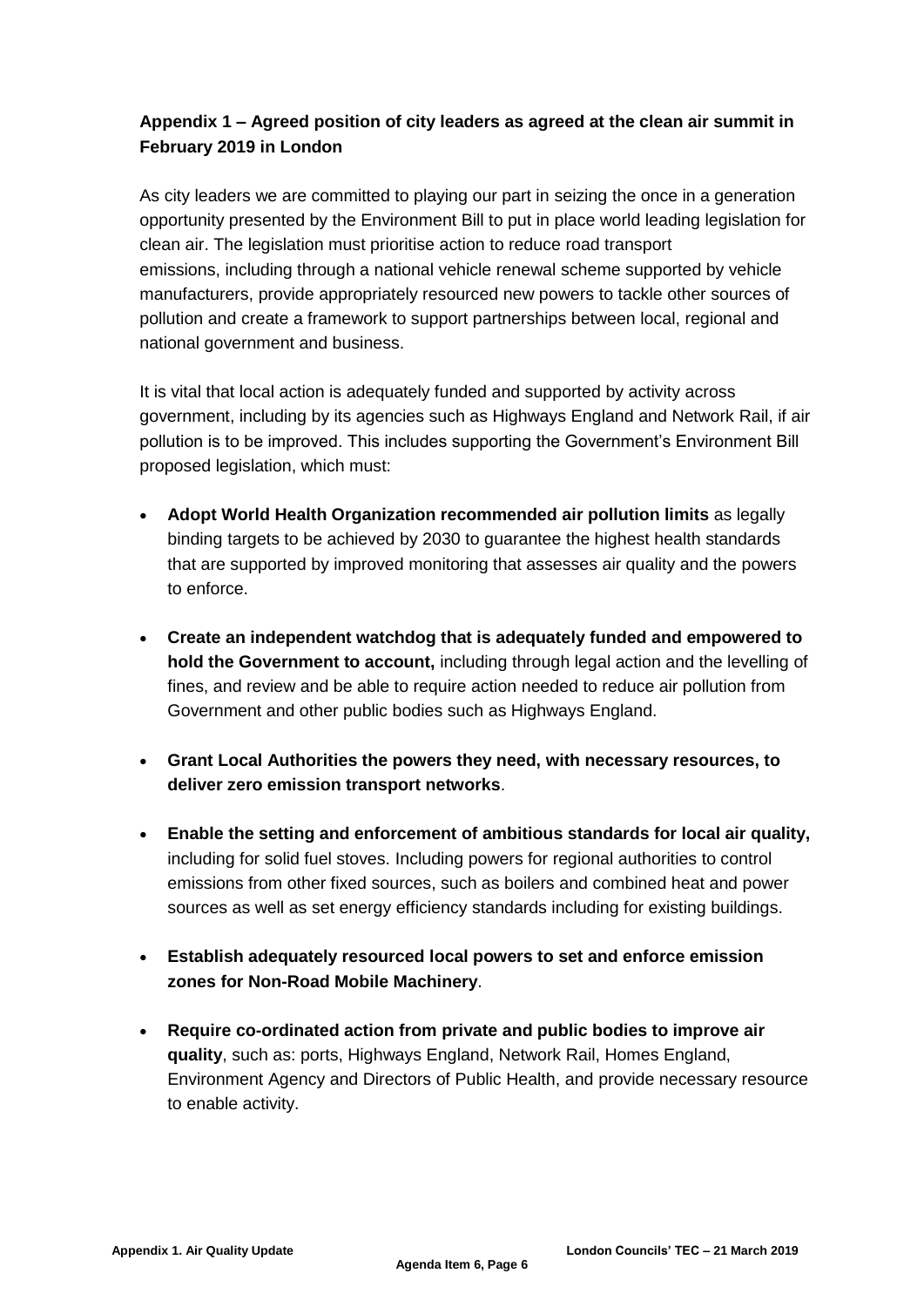#### Appendix 2 – Emissions Reduction Bill draft text

## A **B I L L**

To enable London Borough Councils and the Common Council of the City of London further to control airborne emissions from specified plant in their areas and to make provision for the Secretary of State to set emission limits for such plant; to provide for fixed penalty notices in specified circumstances; and for connected purposes.

BE IT ENACTED by the Queen's most Excellent Majesty, by and with the advice and consent of the Lords Spiritual and Temporal, and Commons, in this present Parliament assembled, and by the authority of the same, as follows:—

#### *Designation as an Air Quality Improvement Area*

#### **1 Air quality improvement areas**

- (1) Where the air quality in a borough, or the City of London, or any part thereof, exceeds World Health Organisation Air Quality Guidelines for one or more pollutants, the local authority for that area may designate the area, or part, as an air quality improvement area.
- (2) Where an air quality improvement area has been designated, the following provisions of this Act have effect.
- $(3)$  The designation must
	- (a) include the applicable  $NO<sub>x</sub>$  and PM emission limits for each plant to which the designation applies as specified in regulations made by the Secretary of State; and
	- (b) be advertised together with a description of the effect of the designation
		- (i) on the local authority's website for a period of no less than 1 month before the designation takes effect, and
		- (ii) in a newspaper circulating in the area to be designated, on no fewer than two separate occasions within that period.
- (4) A local authority may determine that the area or part designated under subsection (1) will cease to be an air quality improvement area.
- (5) A determination must be advertised together with a description of the effect of the determination –
	- (a) on the local authority's website for a period of no less than 1 month before the determination takes effect, and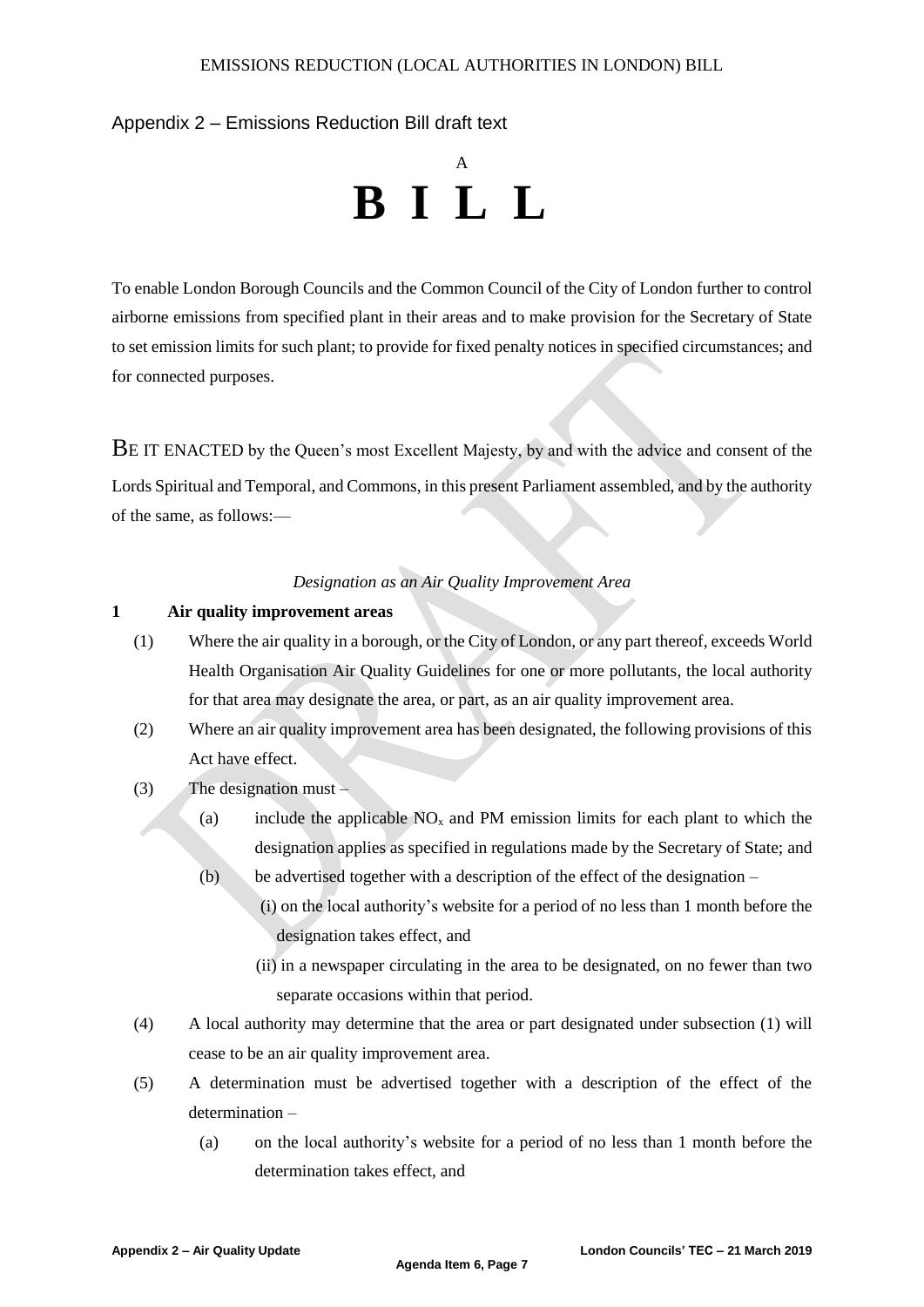- (b) in a newspaper circulating in the designated area, on no fewer than two separate occasions within that period.
- (6) In this section "World Health Organisation Air Quality Guidelines" means guidance on air quality and emissions as published by the World Health Organisation from time to time.
- (7) A description of the effect of the designation or cessation of designation must
	- (a) state the date and time from which the air quality improvement area will apply or cease to apply,
	- (b) specify the types of plant which will be subject to or cease to be subject to emissions control under this Act,
	- (c) state the period during which operation of stationary generators is prohibited or will cease to be prohibited, and
	- (d) include a map of the area which is to be designated or will cease to be designated.

### *Emission Controls*

#### **2 Boilers**

- (1) No boiler fired by gaseous fuels with a rated heat output of less than 1MW may be installed in any premises within an air quality improvement area, unless the amount of  $NO<sub>x</sub>$  emitted by the boiler is less than an amount specified in regulations made by the Secretary of State.
- $(2)$  In this section
	- (a) "boiler" means a space heater or combination heater that provides heat to a waterbased central heating system;
	- (b) "space heater" means a device that provides heat to a water-based central heating system in order to reach and maintain at a desired level the indoor temperature of an enclosed space;
	- (c) "combination heater" means a space heater that is also designed to provide heat to deliver hot drinking or sanitary water at given temperature levels, quantities and flow rates during given intervals, and is connected to an external supply of drinking or sanitary water.

#### **3 Non-road mobile machinery**

- (1) The operation of non-road mobile machinery within an air quality improvement area is prohibited unless –
	- (a) the amount of  $NO<sub>x</sub>$  and PM emitted by the non-road mobile machinery is less than an amount specified in regulations made by the Secretary of State; or
	- (b) the machinery is of a description that has been exempted from the requirements of this section by regulations made by the Secretary of State.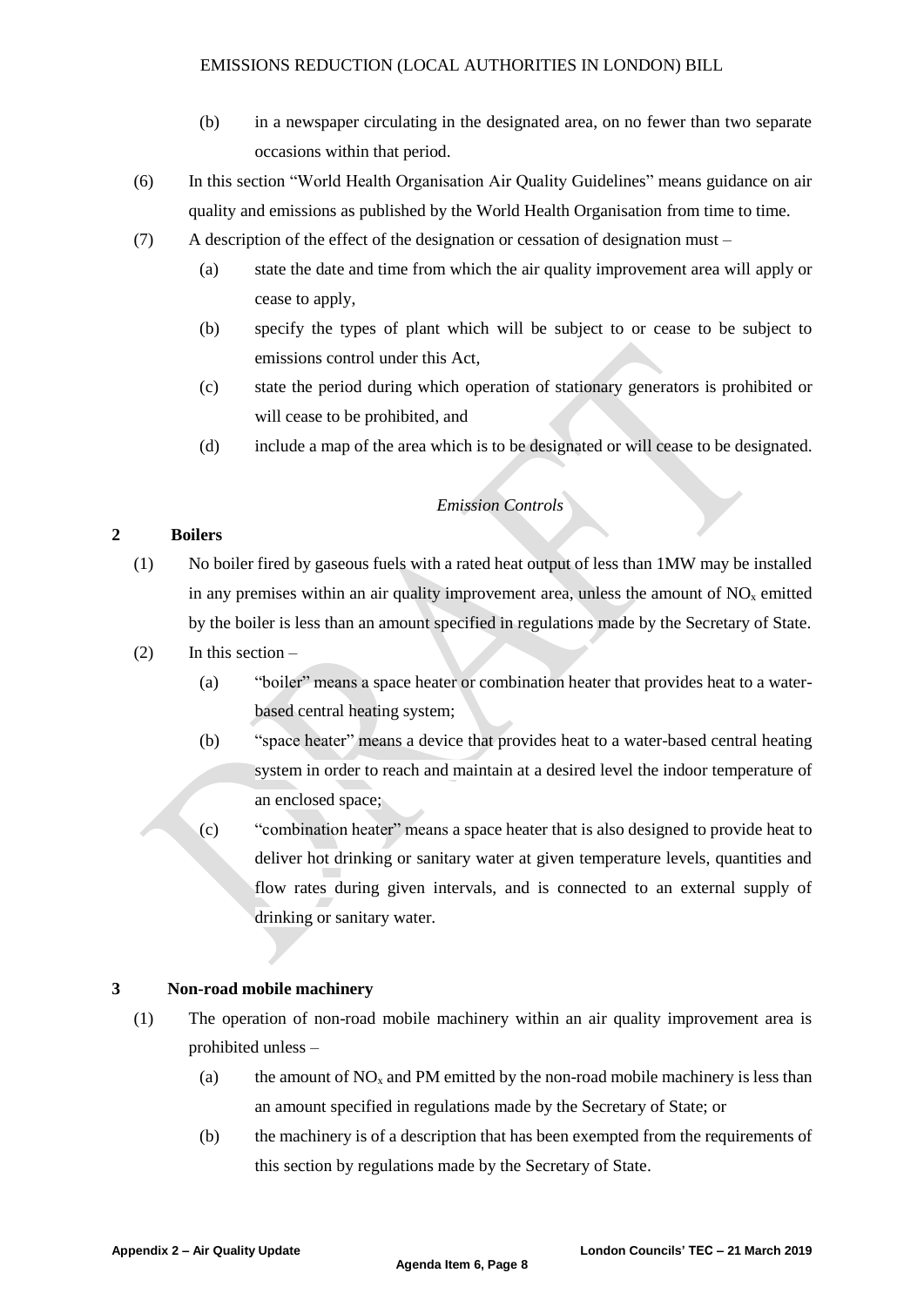- (2) In this section "non-road mobile machinery" means any mobile machine, transportable equipment, or vehicle with or without bodywork or wheels, not intended for the transport of passengers or goods on roads, railways, or water, and includes machinery installed on the chassis of vehicles intended for the transport of passengers or goods on roads, in which an internal combustion engine is installed.
	- (a) for the purposes of subsection (2) "non-road mobile machinery" does not include
		- (i) agricultural and forestry tractors;
		- (ii) sea-going vessels;
		- (iii) inland waterway vessels;
		- (iv) Watercraft;
		- (v) aircraft;
		- (vi) recreational vehicles except snowmobiles, all-terrain vehicles and side-by-side vehicles;
		- (vii) vehicles and machinery exclusively used or intended to be exclusively used in competitions;
		- (viii) portable firefighting pumps;
			- (ix) reduced-scale models or reduced-scale replicas of vehicles or machinery.

#### **4 Stationary generators**

- (1) No stationary generator with a rated thermal input equal to or less than 1MW may be installed within an air quality improvement area unless the amount of  $NO<sub>x</sub>$  and PM emitted by the stationary generator is less than an amount specified in regulations made by the Secretary of State.
- (2) No stationary generator may be operated in an air quality improvement area during periods specified by the local authority except in emergency.
- $(3)$  In this section
	- (a) "stationary generator" means fixed combustion plant which is used for the purpose of generating electricity, and does not include any generator that is mobile unless it is connected to—
		- (i) electricity transmission system or distribution system, or
		- (ii) apparatus, equipment or appliances at a site performing a function that could be performed by a generator that is not mobile.
	- (b) "emergency" means a disruption of the supply of electricity to the premises.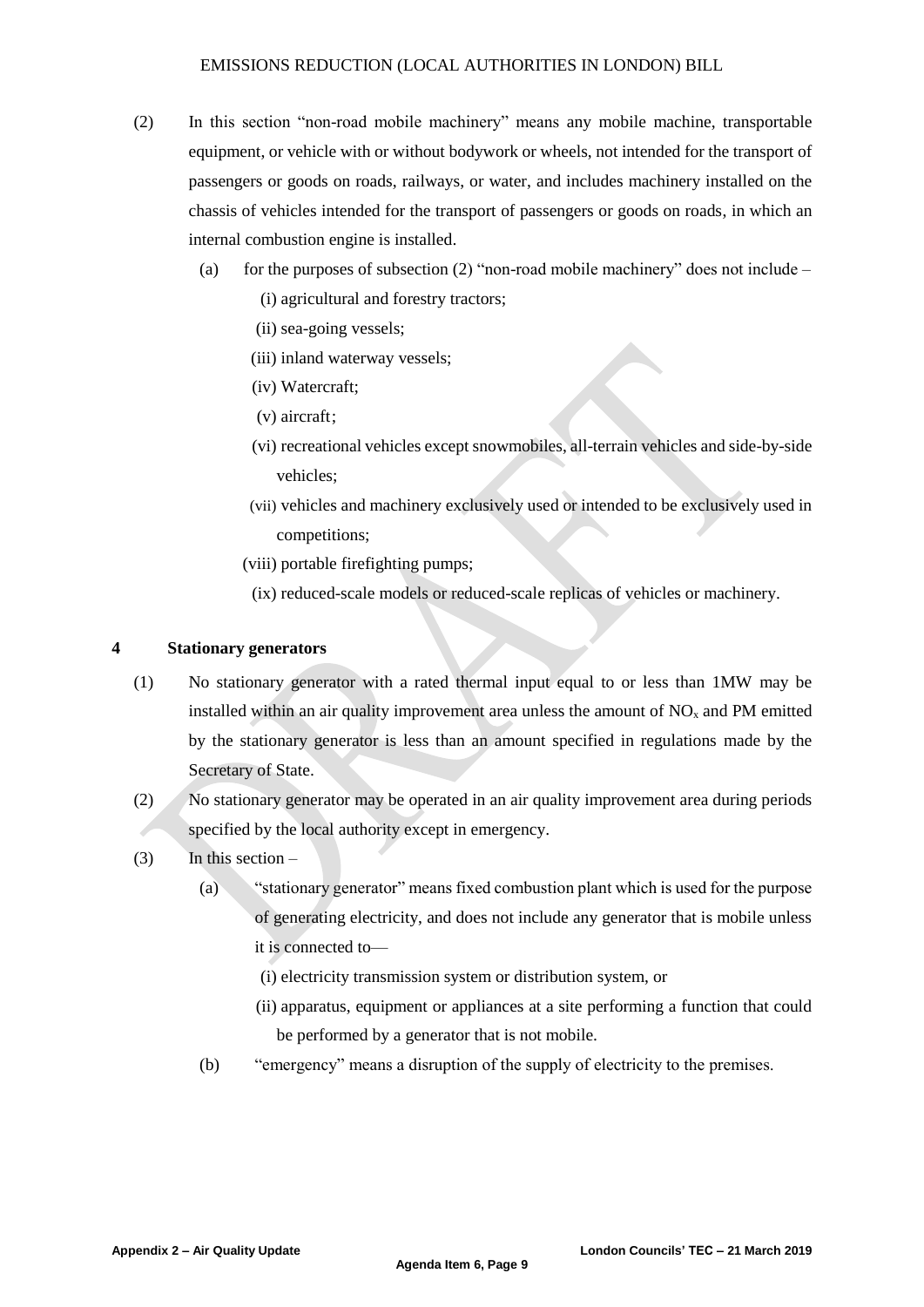#### **5 Solid fuel boilers**

- (1) No solid fuel boiler with a rated heat output of less than 1MW may be installed in any premises within an air quality improvement area, unless the amount of  $NO<sub>x</sub>$  and PM emitted by the solid fuel boiler is less than an amount specified in regulations made by the Secretary of State.
- $(2)$  In this section
	- (a) "solid fuel boiler" means a plant which burns solid fuel to provide heat and is designed and installed in accordance with the definition in Regulation 2 of the Domestic Renewable Heat Incentive Scheme Regulations 2014;
	- (b) "solid fuel" means fuel that is solid at normal indoor room temperature including solid biomass or solid fossil fuel;
	- (c) "biomass" means material, other than fossil fuel or peat, which is, or is derived directly or indirectly from, plant matter, animal matter, fungi or algae.

#### **6 Combined cooling, heat and power plants**

- (1) No combined cooling, heat and power plants or combined heat and power plant may be installed within an air quality improvement area, unless the amount of  $NO<sub>x</sub>$  and PM emitted is less than an amount specified in regulations made by the Secretary of State.
- (2) In this section "combined cooling, heat and power plant" means technical apparatus in which fuels are oxidised to generate cooling, heat, and electricity.
- (3) In this section "combined heat and power plant" means technical apparatus in which fuels are oxidised to generate heat and electricity.

#### *Offences and Enforcement*

#### **7 Offences**

- (1) Any person who installs or permits the installation of a plant contrary to sections 2, 3, 4(1), 5 and 6 is guilty of an offence.
- (2) Any person who operates or permits the operation of non-road mobile machinery contrary to section 3 is guilty of an offence.
- (3) Any person who operates or permits the operation of a stationary generator contrary to section 4(2) is guilty of an offence.
- (4) A person or body corporate guilty of an offence under section 7(1), (2) or (3) is liable on summary conviction to a fine not exceeding level 5 on the standard scale.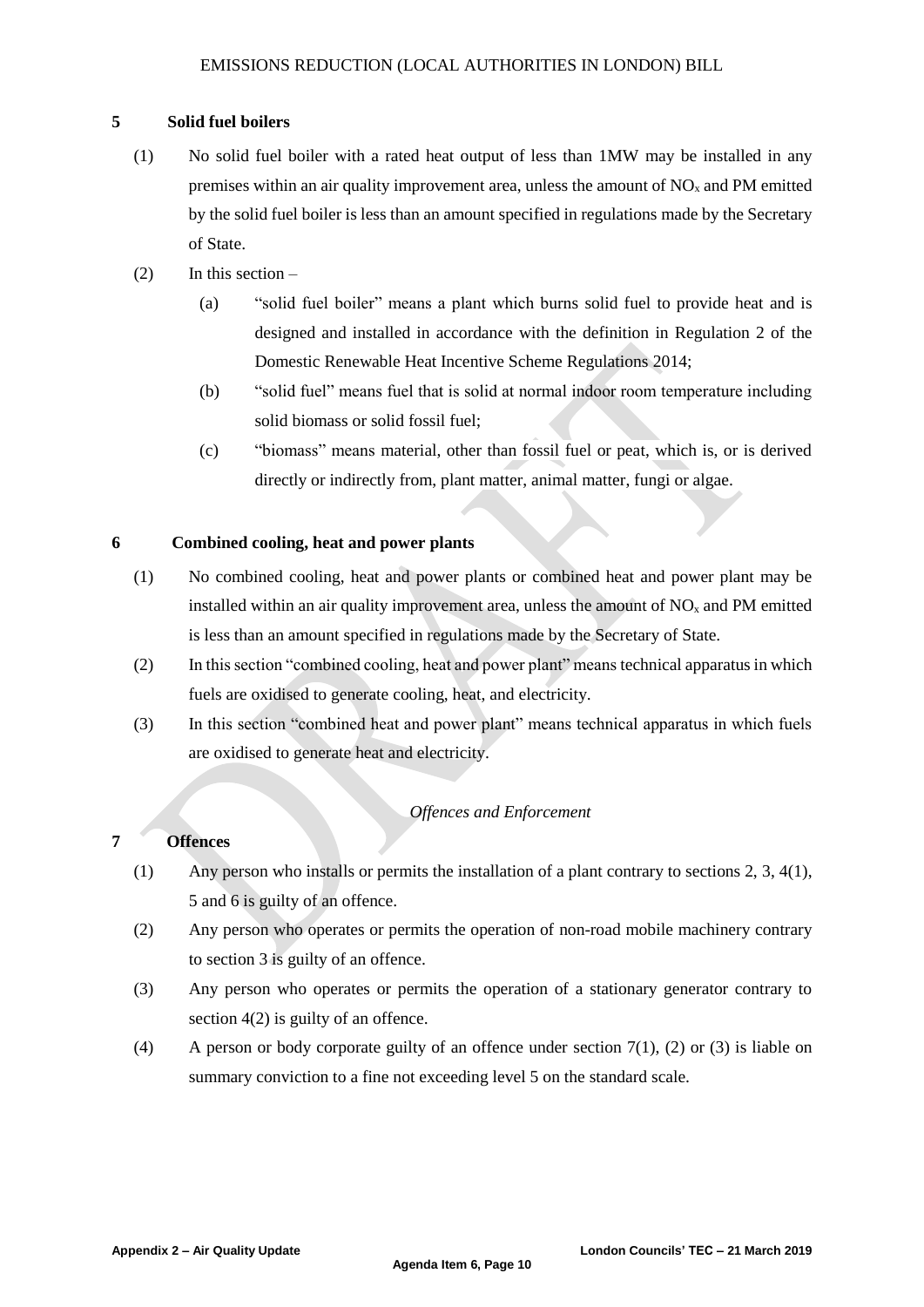#### **8 Offences by bodies corporate**

- (1) Where an offence under this Act is committed by a body corporate is proved to have been committed with the consent or connivance of a director, manager, secretary or other similar officer of the body, or a person purporting to act in any such capacity, that person as well as the body corporate is guilty of the offence and liable to be proceeded against and punished accordingly.
- (2) In this section "body corporate" has the same meaning as in the Companies Act 2006.

#### **9 Defences**

Where a  $NO<sub>x</sub>$  or PM limit is exceeded contrary to sections 2, 3, 4(1), 5 or 6, it is a defence to establish that the plant in question was, or that the person or body corporate reasonably believed it to have been –

- (a) designed to comply with that  $NO<sub>x</sub>$  or PM limit,
- (b) not modified other than in accordance with the manufacturer's instructions, and
- (c) maintained in accordance with the manufacturer's instructions.

#### **10 Fixed penalty notices**

- (1) An authorised officer may issue a fixed penalty notice to any person who the authorised officer has reason to believe has committed an offence under section 7.
- (2) A fixed penalty notice is a notice offering the person to whom it is issued for the opportunity of discharging any liability to be convicted the offence by payment of a fixed penalty to the issuing local authority.
- (3) A fixed penalty notice must be in writing and state
	- (a) the particulars of the circumstances alleged to constitute the offence,
	- (b) the amount of the fixed penalty,
	- (c) the effect of subsection (6),
	- (d) the name and address of the person to whom payment of the fixed penalty may be sent,
	- (e) the permissible methods of payment (which include the method in subsection (8)), and
	- (f) the effect of subsection (8).
- (4) A fixed penalty notice may be issued in person or by post and must identify by name the person to whom it is issued unless the authorised officer cannot reasonably ascertain the person's name.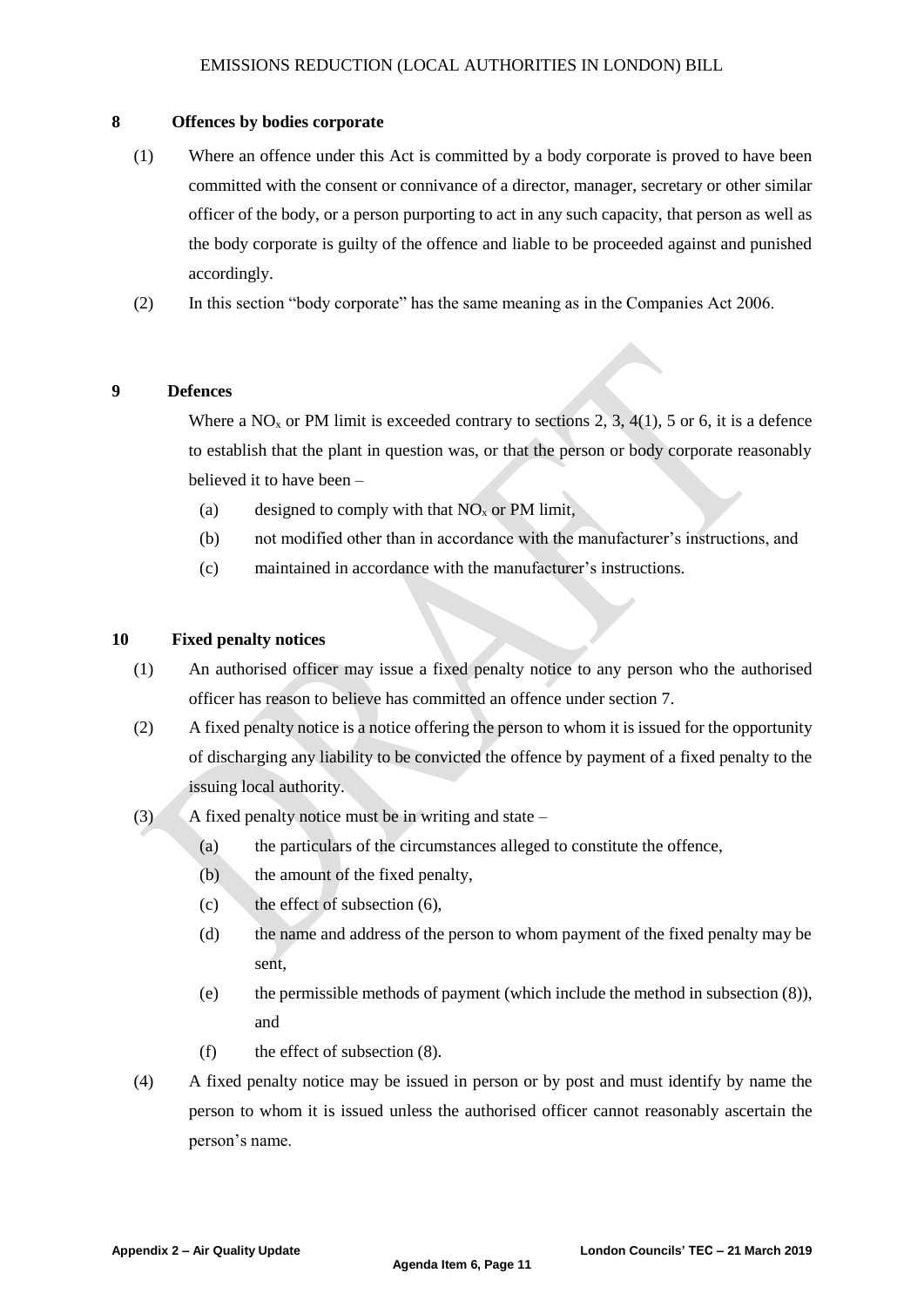- (5) Where a fixed penalty notice is issued by post, it is regarded as having been issued on the second day after it was posted, provided that day is a business day; or if not, the next business day after that day.
- (6) Where a person is issued with a fixed penalty notice
	- (a) no proceedings may be taken in respect of the alleged offence in relation to which the notice was issued before the end of the period of 14 days following the date on which the notice was issued, and
	- (b) the person may not be convicted of that offence if the fixed penalty is paid to the issuing local authority before the end of that period.
- (7) The amount specified in subsection (3)(b) is to be an amount prescribed by the issuing local authority –
	- (a) may prescribe different amounts in relation to different classes of cases, but
	- (b) may not prescribe an amount exceeding £150.
- (8) Payment of a fixed penalty may be made by pre-paying and posting to the person whose name is stated under subsection (3)(d), at the stated address, a letter containing the amount of the penalty (in cash or otherwise).
- (9) Where a letter is sent in accordance with subsection (8), payment is regarded as having been made on the second day after it was posted, provided that day is a business day; or if not, the next business day after that day.
- $(10)$  In any proceedings, a certificate that
	- (a) purports to be signed by or on behalf of the officer responsible for the issuing local authority council's financial affairs, and
	- (b) states that payment of a fixed penalty was or was not received by the date specified in the certificate,

is evidence of the facts stated.

#### **11 Power to require name and address**

- (1) An authorised officer who has reason to believe that a person has committed an offence contrary to section 7 may require that person to give their name and address for –
	- (a) the service of a summons on that person, or
	- (b) the issuing of a fixed penalty notice to that person under section 10.
- (2) A person who, without reasonable excuse, fails to provide information requires under subsection (1) commits an offence and is liable on summary conviction not exceeding level 3 on the standard scale.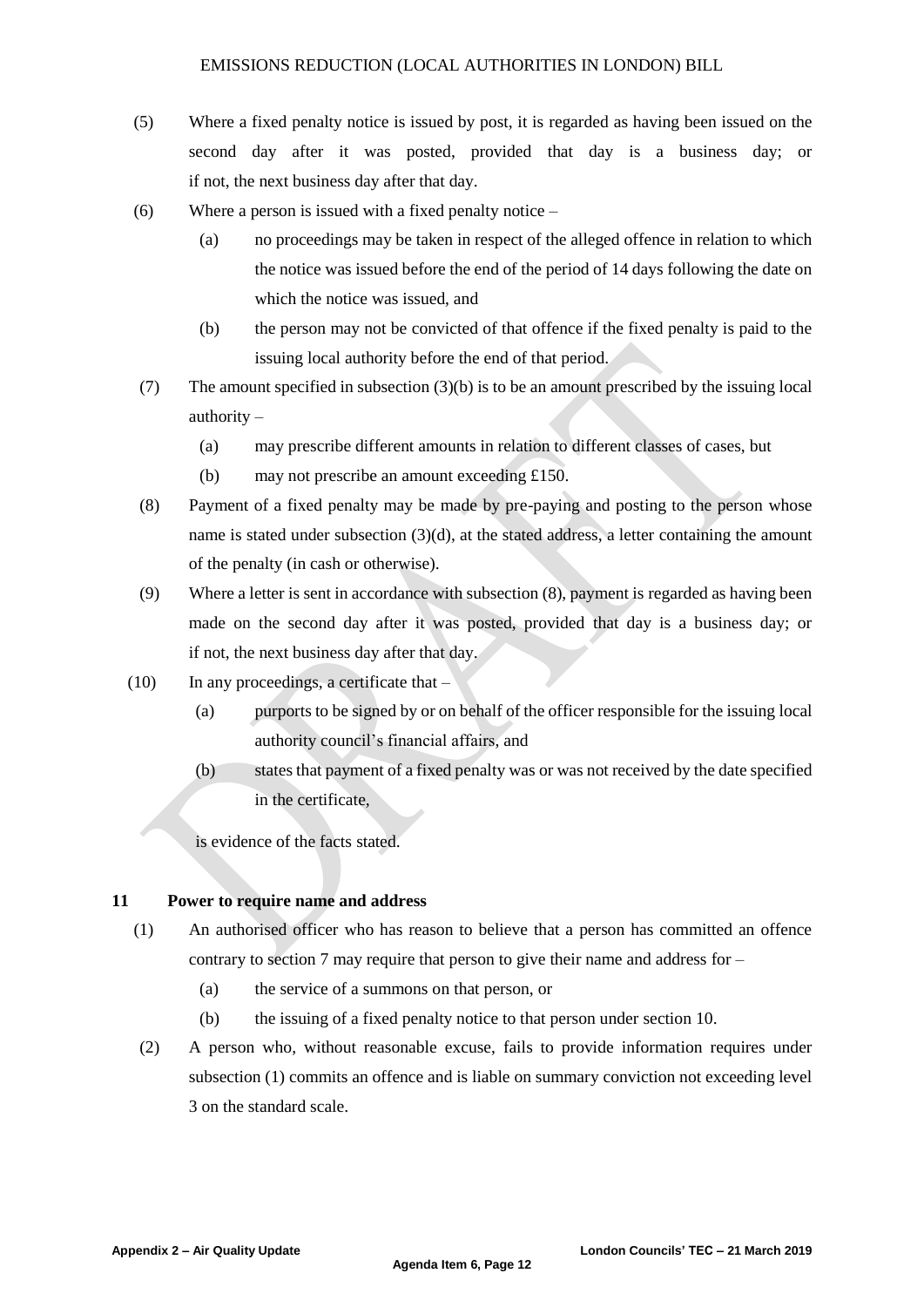#### *Miscellaneous*

#### **12 Stationary idling**

In relation to a stationary idling offence committed within the City of London or a London borough, which is a designated local authority, regulation 8 (2) of the Road Traffic (Vehicle Emissions) (Fixed Penalty) (England) Regulations 2002 has effect as if for "£20" there were substituted "£100".

#### **13 Regulations**

- (1) The Secretary of State may by regulations make provision for carrying this Act into effect.
- (2) Regulations under this Act may
	- (a) make different provision for different sizes or different types of plant;
	- (b) make supplemental, incidental, transitional or consequential provision.
- (3) Regulations made by the Secretary of State under this Act are to be made by statutory instrument.
- (4) Regulations under this Act is subject to annulment in pursuance of a resolution of either House of Parliament.

#### **14 Citation and commencement**

- (1) This Act may be cited as the Emission Reduction (Local Authorities in London) Act 20[XX].
- (2) This Act comes into force on such day as the Secretary of State may by regulations appoint.

#### **15 Interpretation**

In this  $Act -$ 

"air quality improvement area" has the meaning given by section 1,

- "borough" means London Borough;
- "local authority" means London Borough Council, or Common Council of the City of London acting in its capacity as a local authority;
- " $NO<sub>x</sub>$ " means oxides of nitrogen comprising of the sum of the volume mixing ratio (parts per billion by volume) of nitrogen monoxide (nitric oxide) and nitrogen dioxide expressed in units of mass concentration of nitrogen dioxide  $(\mu g/m^3$  microgrammes per metre square);
- "PM" means particulate matter of various shapes, structure and density scattered in the gaseous phase of the flue gas;

"kW" means kilowatt;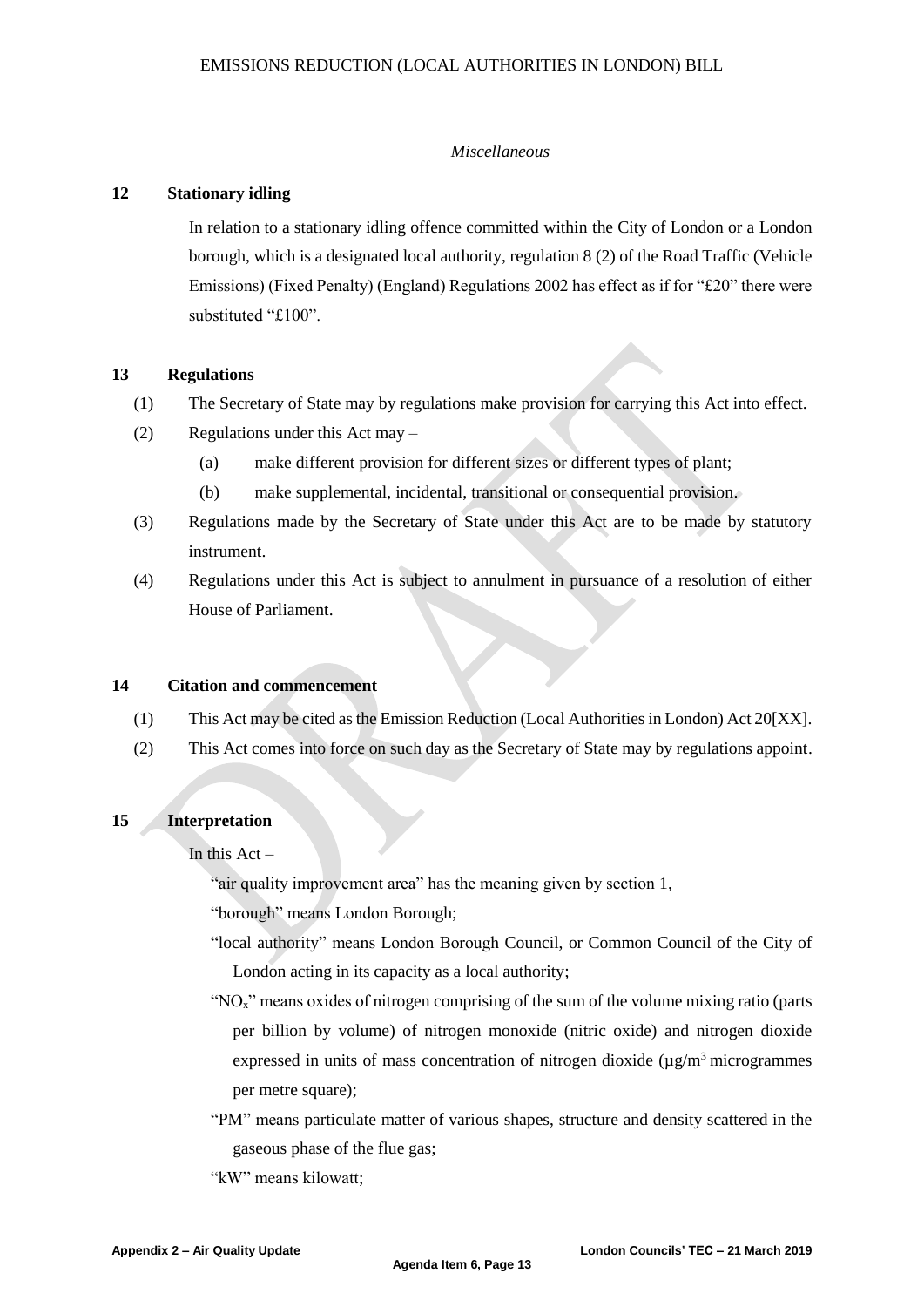"MW" means megawatt;

"rated heat output" expressed in kW, means the maximum calorific output laid down and guaranteed by the manufacturer as being deliverable during continuous operation while complying with the useful efficiency indicated by the manufacturer;

"plant" means boiler, non-road mobile machinery, stationary generator, solid fuel boiler, combined cooling, heat and power plant, or combined heat and power plant;

- "authorised officer" means, in relation to any function, an officer or employee of a local authority, or other person acting under the control of a local authority, who is authorised in writing by the local authority for the purpose of the function concerned;
- "watercraft" has the meaning set out in Regulation 2 of the Recreational Craft Regulations 2017;
- "reduced-scale models or reduced-scale replicas of vehicles or machinery" has the meaning set out in Article 2 of Regulation (EU) 2016/1628;

"designated local authority" means a local authority designated under regulation 4(1) of The Road Traffic (Vehicle Emissions) (Fixed Penalty) (England) Regulations 2002.

#### **SHORT NOTE ON CLAUSES**

#### **Air Quality Improvement Area**

The trigger for a range of air quality measure would be the designation of an area as an 'Air Quality Improvement Area', where the levels of air pollution in an area exceed World Health Organisation Air Quality Guidelines. Within such an area the following provisions will apply.

#### **Gas Boilers**

The installation of boilers with a rated heat output of under 1 megawatt would be prohibited unless they comply with an emissions limit to be set by the Secretary of State. The provision would close the regulatory gap by including boilers which are not currently captured by the Medium Combustion Plant Directive. Installing or permitting the installation of a boiler in contravention of this provision would be an offence.

#### **Non-Road Mobile Machinery**

This would include mobile generators and construction equipment such as excavators. Unless the amount of NOx and PM emitted by such machinery was below a limit set by the Secretary of State or the type of machinery had been exempted, their operation within an air quality improvement area would be an offence.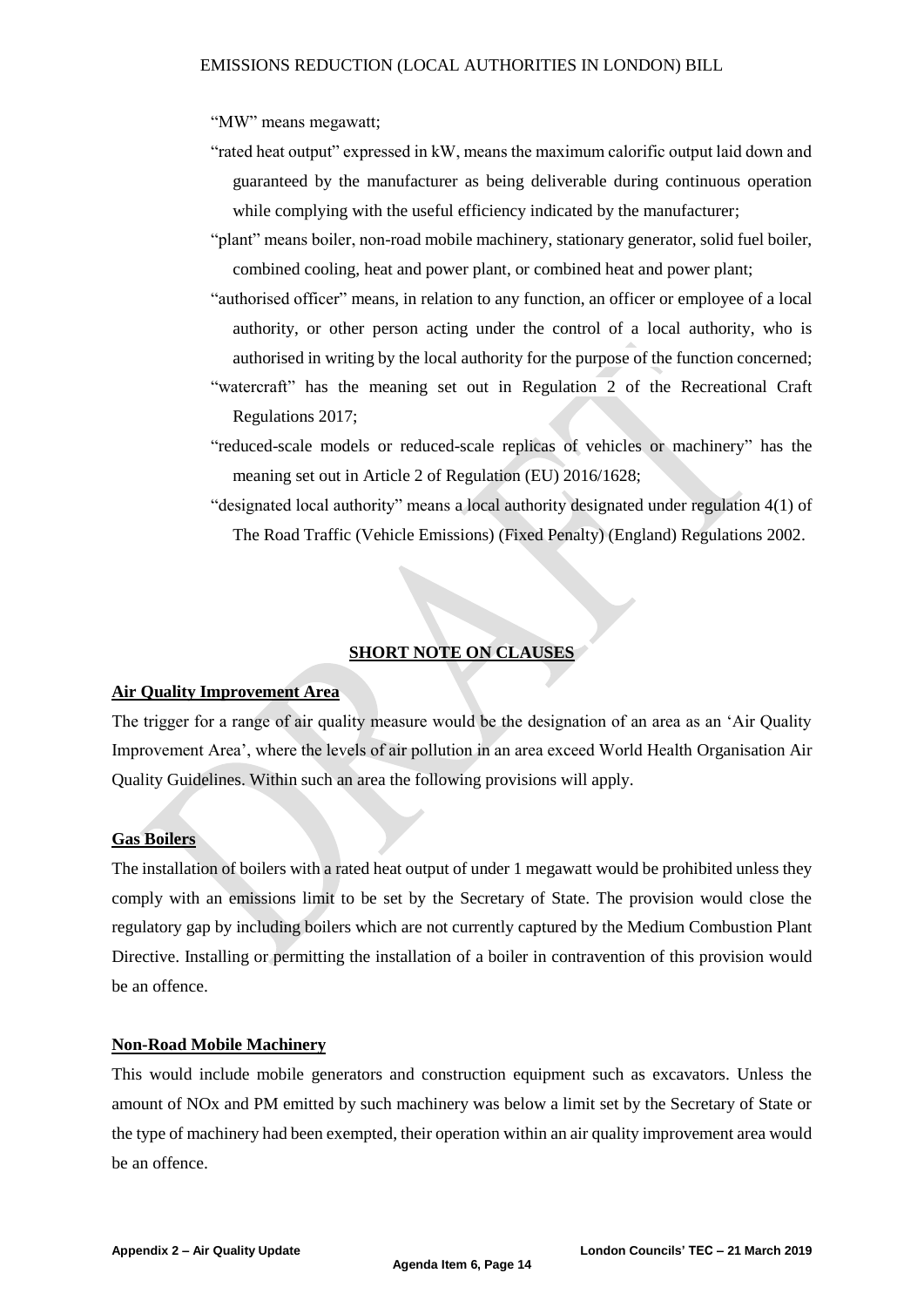#### **Stationary Generators**

The proposals would prohibit the installation of stationary generators with a rated thermal input of less than 1 megawatt unless the amount of  $NO<sub>x</sub>$  and PM emitted was below a limit to be set by the Secretary of State. The installation of a stationary generator in contravention of this provision would be an offence.

Additionally, it is intended that, in the case of existing generators, their operation during specified periods would be prohibited, except in an emergency.

#### **Solid Fuel Boilers**

It is proposed that it would be an offence to install or permit the installation of a solid fuel boiler unless the amount of  $NO<sub>X</sub>$  and PM emitted by the boiler were less than an amount to be set by the Secretary of State.

#### **Combined Cooling, Heat and Power Plants**

The installation of combined cooling, heat and power plants would be prohibited unless the amount of NO<sub>X</sub> and PM emitted were less than an amount specified to be set by the Secretary of State. Installing or permitted the installation of such a plant would be an offence.

#### **Penalties and Defences**

Offences would be punishable on summary conviction by a fine not exceeding level 5 on the standard scale. The ability for fixed penalty notices to be issued as an alternative to summary prosecution is included.

It would be a defence to show that, where a limit is exceeded, the plant was designed, or the person reasonably believed it to have been designed, to comply with the  $NO<sub>X</sub>$  or PM limit, it had not been modified other than in accordance with the manufacturers' instructions and it had been properly maintained.

#### **Stationary Idling**

It is proposed to increase the penalty for stationary idling of a vehicle from £20 to £100.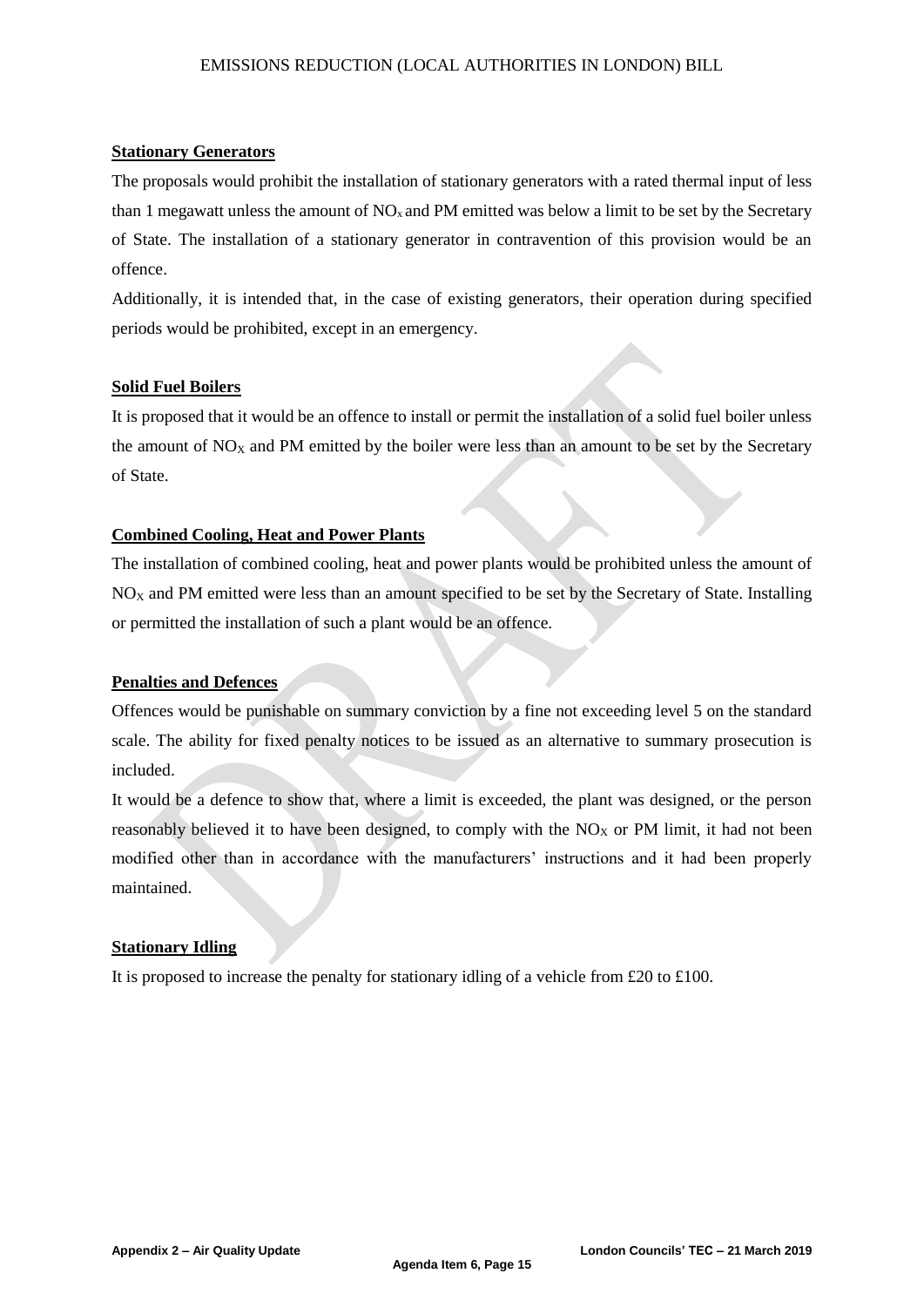

# London Councils' Transport and Environment Committee

|                         | Go Ultra Low City Scheme<br>(GULCS) Project update                                                                                                                                                                                                                                                                                                                                                                                   |             | <b>Item No:</b>                                          |  |  |
|-------------------------|--------------------------------------------------------------------------------------------------------------------------------------------------------------------------------------------------------------------------------------------------------------------------------------------------------------------------------------------------------------------------------------------------------------------------------------|-------------|----------------------------------------------------------|--|--|
| <b>Report by:</b>       | Katharina Winbeck                                                                                                                                                                                                                                                                                                                                                                                                                    | Job titles: | Head of Transport, Environment &<br>Infrastructure       |  |  |
| Date:                   | 21 March 2019                                                                                                                                                                                                                                                                                                                                                                                                                        |             |                                                          |  |  |
| <b>Contact Officer:</b> | Katharina Winbeck                                                                                                                                                                                                                                                                                                                                                                                                                    |             |                                                          |  |  |
| <b>Telephone:</b>       | 020 7934 9945                                                                                                                                                                                                                                                                                                                                                                                                                        | Email:      | Katharina.winbeck@londoncouncils.gov.uk                  |  |  |
| <b>Summary:</b>         | This report updates TEC on the progress of Phase 1 of the GULCS<br>project and current plans for Phase 2.<br>The report also reminds TEC members to sign the amendment to the<br>TEC agreement to delegate the borough's functions relating to Electric<br>Vehicle Charging Apparatus to London Councils' TEC, which is a<br>requirement for London Councils to play an active role in Phase 2 of<br>the project (see paragraph 12). |             |                                                          |  |  |
|                         |                                                                                                                                                                                                                                                                                                                                                                                                                                      |             |                                                          |  |  |
| <b>Recommendations:</b> | Members are asked to:                                                                                                                                                                                                                                                                                                                                                                                                                |             |                                                          |  |  |
|                         | Note and comment on the report<br>$\bullet$                                                                                                                                                                                                                                                                                                                                                                                          |             |                                                          |  |  |
|                         |                                                                                                                                                                                                                                                                                                                                                                                                                                      |             | Sign the amondment to the TEC agreement which would give |  |  |

• Sign the amendment to the TEC agreement, which would give London Councils permission to actively participate in Phase 2.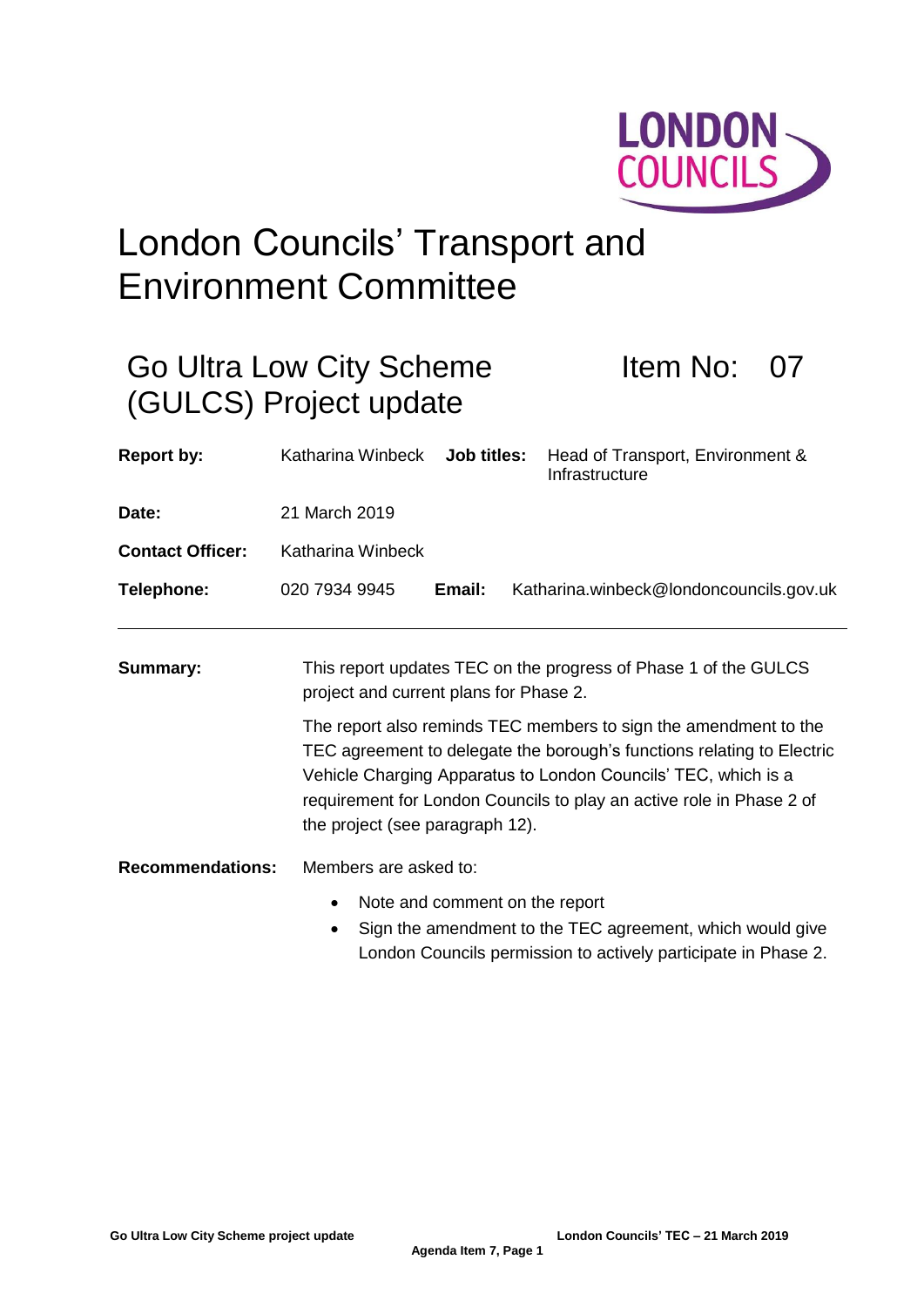## **GULCS project update**

## **General**

- 1. Claudia Corrigan joined London Councils on 18th February on secondment from TfL to cover the GULCS project lead role whilst Louise Clancy is on maternity leave.
- 2. Barry Francis, Director of Civic Pride in Redbridge is taking over from Jamie Blake as the London Environment Directors Network (LEDNet) lead for GULCS.
- 3. There has been significant progress with the electric vehicles (EVs) infrastructure task force, which was established by the Mayor of London last year to help make it easier for Londoners to switch from diesel to electric vehicles. The task force brings together representatives from business, energy, infrastructure, government and London boroughs represented by London Councils. The Mayor aims to publish a delivery plan later this year with recommendations around how, when and where to increase London's electric vehicle infrastructure up until 2025. After detailed discussions and workshops between the wide range of stakeholders, draft recommendations are currently being developed.

## **Residential work stream**

## Phase 1

- 4. The boroughs have made significant progress in procuring suppliers to deliver electric vehicle charging points in residential areas. Of the 24 boroughs participating in the programme, 14 have awarded procurement contracts and 10 have placed orders for a total of over 1,000 charge points. Delivery is underway with nearly 400 charge points already installed<sup>1</sup> and over 800 are forecast to be installed by the delivery deadline of 31 March 2019.
- 5. The project team is working with the other ten boroughs to procure and install as soon as possible. There are various reasons for the delays including:
	- some of these boroughs have PFI contracts that are more complicated to negotiate;
	- some have experienced loss of staff members, which has put their timetable behind schedule; and
	- some want to trial new technology, such as a satellite pillar for lamp columns, which requires further technical checks and support.
- 6. The GULCS project team continues to support boroughs in their implementation through dealing with technical queries regarding the procurement documents for example, keeping in contact to ensure the momentum is kept up and organising events where boroughs can share knowledge and expertise.

l <sup>1</sup> Delivery snapshot on 1<sup>st</sup> March 2019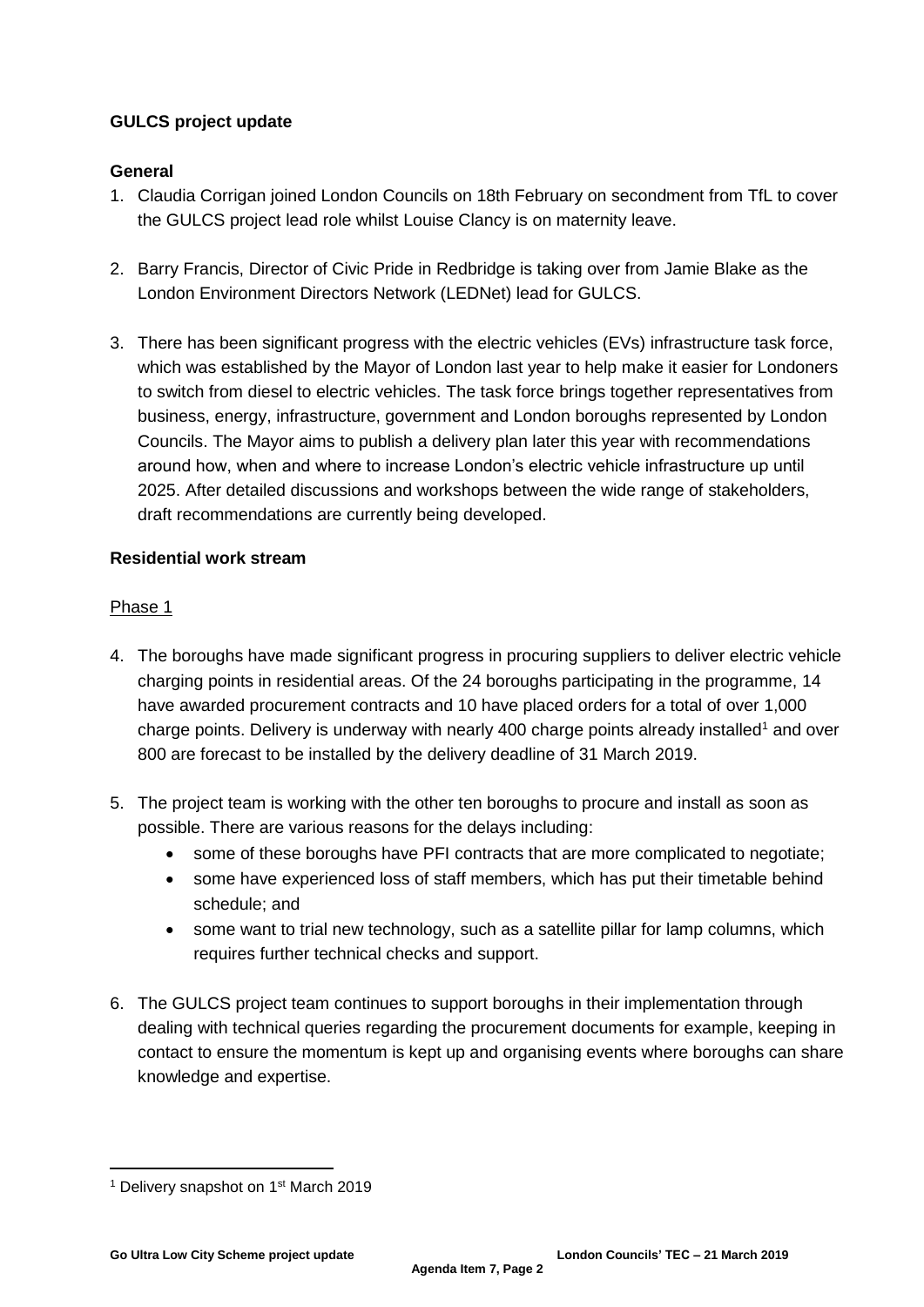7. The GULCS project team is also in the process of writing some technical, electrical guidance, which will be the first in the country and relevant for everyone. This will be published and circulated to London boroughs and suppliers on the framework in March.

### Phase 2

- 8. As TEC members may recall, the original GULCS bid included an objective to provide a centralised delivery partnership and management resource, including a one stop shop for Londoners, as part of the residential and car club work streams. The centralised approach would bring economies of scale, simplify the process for customers and operators and reduce the resource burden on local authorities, whilst allowing boroughs to retain control of the type, locations, and ownership of charge points. The delivery partnership would provide support to boroughs and undertake tasks delegated by the boroughs to the delivery partnership.
- 9. The Mayor's EV infrastructure taskforce has come to a similar conclusion and is working with the GULCS project team to progress this. This may require additional officer support to undertake further feasibility work, fundraising and extensive engagement with boroughs and other EV stakeholders.
- 10. In the meantime, it can be argued that to a certain degree, a delivery partnership has been established through the GULCS project team and the Senior Lead Role, which co-ordinates support provided to boroughs through the GULCS partnership.
- 11. The project is now exploring to strengthen the role of the GULCS Senior Lead Role through the delivery of a basic, low cost 'one stop shop'. This would essentially comprise of a Website to provide a single point of contact for existing and prospective ULEV owners and operators that will gather requests for charge point locations, with the potential for more functionality in the future.

## Amending the TEC Agreement

- 12. For London Councils TEC to take part in the development or management of a one stop shop coordination body, each of the 33 London local authorities participating in the TEC joint committee arrangements must delegate the exercise of additional functions to the joint committee. This requires the TEC constitution (Governing Agreement, dated 13 December 2001 (as amended)) to be varied.
- 13. In June 2017 London Councils brought a paper to TEC to seek such an amendment to the LCTEC Agreement.
- 14. The amendment proposed to TEC was by way of an addition to the Part 3(D) Functions, inserting a new paragraph 2(b) as follows: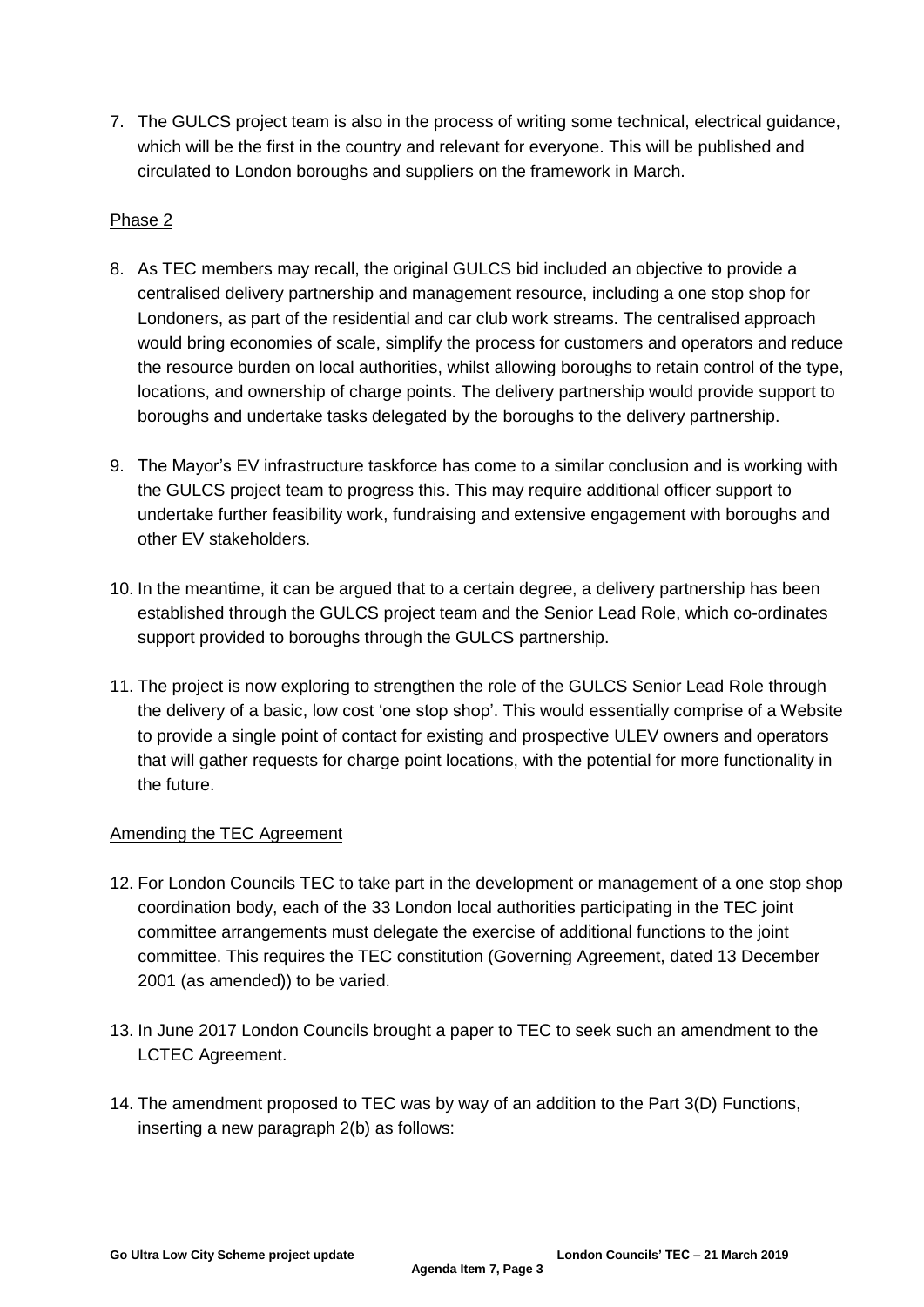*"(b)(i) The provision and operation of charging apparatus for electrically powered motor vehicles and/or the grant of permission to provide and operate charging apparatus for electrically powered motor vehicles under section 16 of the London Local Authorities and Transport for London Act 2013 PROVIDED THAT such provision and operation may only take place at locations first agreed by the Participating Council which is the highway authority for the affected road (or, where it is the highway authority for the affected road, TfL) AND PROVIDED FURTHER THAT any grant or other monies provided to LCTEC for the purpose of providing and/or operating charging apparatus for electrically powered motor vehicles shall be applied to any such provision and operation by LCTEC which shall be at no cost or expense to the Participating Councils unless first agreed.*

*(b)(ii) The exercise of powers under Section 1 of the Localism Act 2011 for the purposes of giving effect to the joint exercise of functions under Section 16 of the London Local Authorities and Transport for London Act 2013 by LCTEC, or otherwise for the purposes of supporting and facilitating the Participating Councils and/or TfL in their exercise of those functions, including but not limited to oversight and management of the arrangements*

*(b)(iii) For the purposes of exercising functions under (b)(i) and (b)(ii) above LCTEC may appoint TfL to act as its agent (subject to Part 7 of this Agreement applying to any such appointment, including its termination) and FOR THE AVOIDANCE OF DOUBT the functions referred to at (b)(i) and (b)(ii) above may be exercised directly by LCTEC or pursuant to a contract or Service Level Agreement between LCTEC and TfL (or between LCTEC and another appropriate body) or through such servant, agent or contractor as LCTEC may appoint.* 

15. So far, ten boroughs have signed the delegated authority forms<sup>2</sup>. The GULCS team has concentrated on delivering Phase 1 over the past 18 months, which is why Phase 2, the establishment of a London-wide "partnership" has not progressed much further. However, with Phase 1 well underway and a renewed interest through the Mayor's EV infrastructure taskforce, this work will now be progressed. TEC members of those authorities who have not yet signed the delegation are therefore asked to progress this within their borough as a matter of urgency. To ensure boroughs retain control and are fully supported in the future roll out of electric vehicle charge points across London, it is important that London Councils has the required delegated authority to act on borough's behalf. Officers will follow this up with more detailed information after the TEC meeting.

## **Car clubs**

16. Car Club funding has been allocated to Waltham Forest, Richmond, Wandsworth, Ealing, Camden, Hackney and Lambeth.

 $\overline{a}$ <sup>2</sup> Barnet, Camden, Croydon, Enfield, Hackney, Hounslow, Islington, Lewisham, Redbridge, Westminster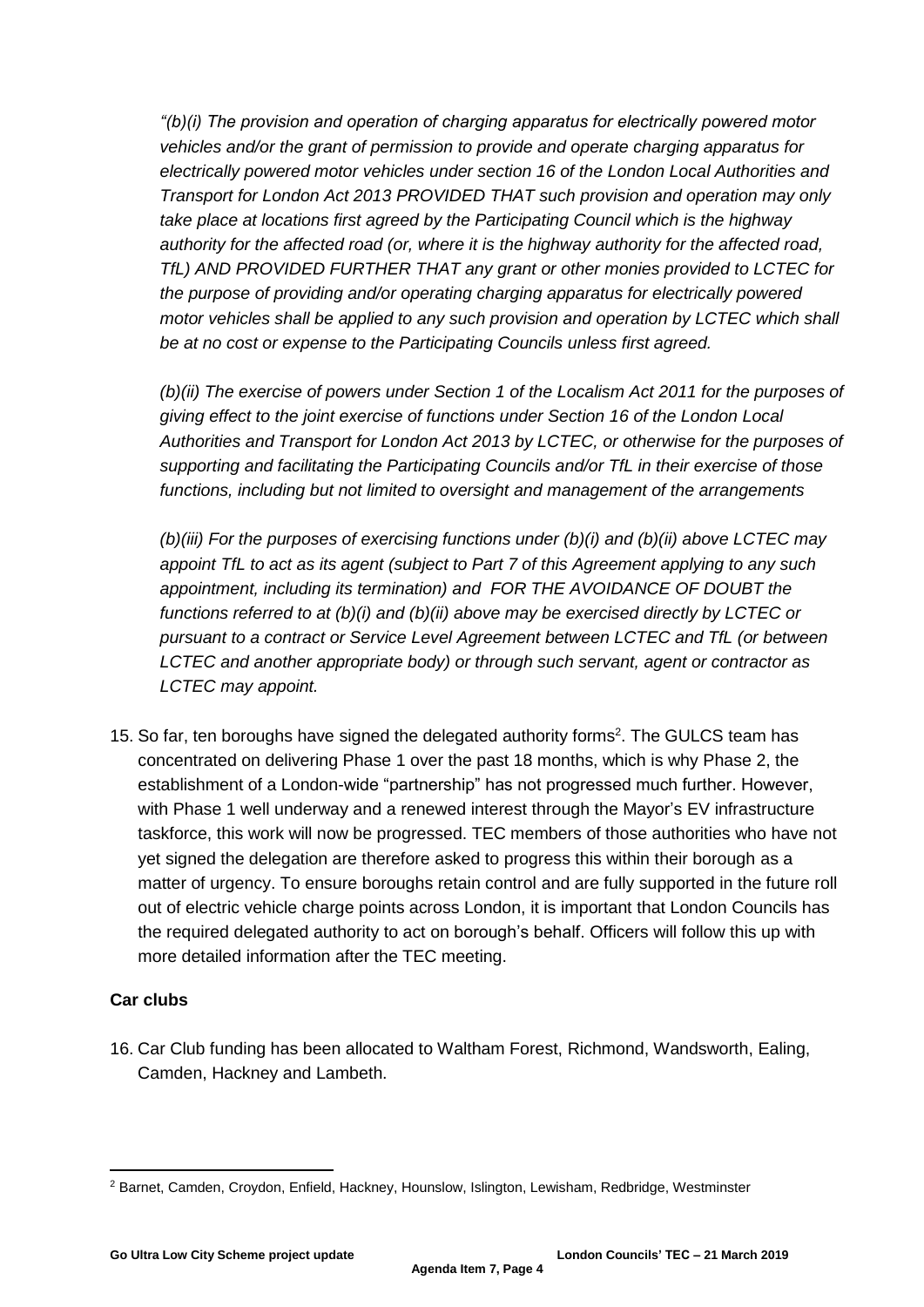17. To ensure funding is allocated within state aid limits boroughs are required to request information on state aid received from the car clubs they are collaborating with. State Aid forms are being developed by TfL legal for the boroughs to send on to their car club partners.

## **Neighbourhoods of the Future (NoF)**

- 18. There are nine NoFs in total which were established with the overarching aim to give Londoners the confidence to make the switch to more environmentally friendly vehicles, to work with businesses to bring new technology to market faster, to test technology that reduces pollution and could be used elsewhere in the Capital and across the UK. Each of the nine projects are made up of different components which are specific to local circumstances. More detail is provided below;
	- 1. Camden Focus is the installation of EV charge points for schools;
	- 2. City Fringe This is a joint project between LB Hackney, Tower Hamlets and Islington. The project incorporates a package of measures including ULEZ streets, EV bays and EV trials for local businesses;
	- 3. Croydon & Sutton The project includes the installation of EV charge points, consolidation centres, driver training and EV truck leases;
	- 4. Hammersmith and Fulham (1) The project main focus was the introduction of a zero emission zone. This has been rejected by the public and the project team is now considering its options;
	- 5. Hammersmith and Fulham (2) Looking at the introduction of a Consolidation Centre and ULEV freight hub;
	- 6. Hackney Electrifying three market streets;
	- 7. Haringey Focus on business engagement and behaviour change;
	- 8. Harrow EV infrastructure installation and mechanic training for maintenance of EV vehicles;
	- 9. Heathrow Trial of a duel fuel hydrogen vehicle.

## **Conclusion**

- 19. The GULCS project has made great progress in the past nine months and is looking to achieve more than half its target of electric vehicle infrastructure by the end of March 2018. Boroughs have overcome many challenges to get to this point and the pace of delivery has increased significantly.
- 20. For the project to now move to its second phase, it is imperative that members sign the amendment to the TEC agreement as a matter of urgency, to ensure that London Councils can take part fully in ongoing discussions and potentially be part of the overall solution. Any final decisions rest with the Committee, so signing the amendment does not mean that London Councils takes on any role.